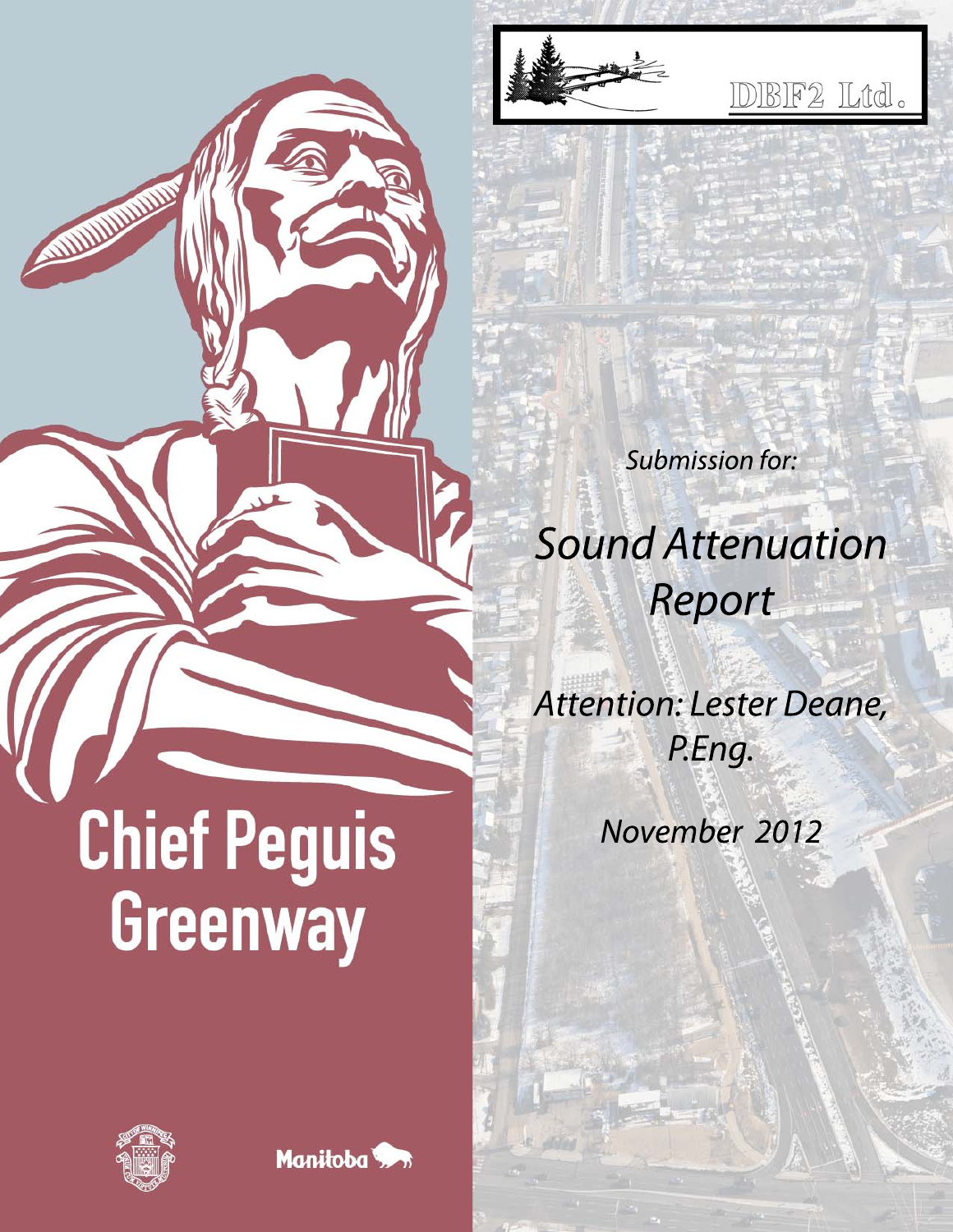# EXECUTIVE SUMMARY

The extension of Chief Peguis Trail from Henderson Highway to Lagimodiere Boulevard was constructed for the City of Winnipeg by DBF2 Ltd. as part of a Public-Private Partnership. The roadway was opened for traffic in late 2011, with landscaping and other minor works being completed in 2012. The contract requires maintenance to be done for a 30 year period, beginning in 2011 and ending in 2041. The contract also requires compliance with the technical requirements of the project, including traffic noise and traffic noise barrier performance.

TetraTech was retained to monitor traffic noise and assess compliance with the City of Winnipeg motor vehicle noise policies and guidelines and the project technical requirements in conjunction with the design objectives of the noise barrier system that was implemented. This report describes the monitoring program that was undertaken between May 14 and 18, 2012, during year one of the maintenance period. This report details the findings of that assessment.

Traffic noise was monitored at six residential back yards along the new roadway. At each location noise levels were used to compute equivalent 24 hour noise levels (known as L eq 24) and equivalent day-night noise levels (known as L d/n). The day-night noise level imposes a 10 dB increased noise penalty during the 8 nighttime hours between 10 PM and 6 AM as a means of acknowledging the greater impact of nighttime noise on people. The City of Winnipeg noise guideline is to maintain the day-night noise level below 65 dBA (dBA is a units known as A-weighted decibels, and is a scale that simulates the humans audible sound range).

Each of the locations monitored provided results well below the acceptable limits and no further sound attenuation is required.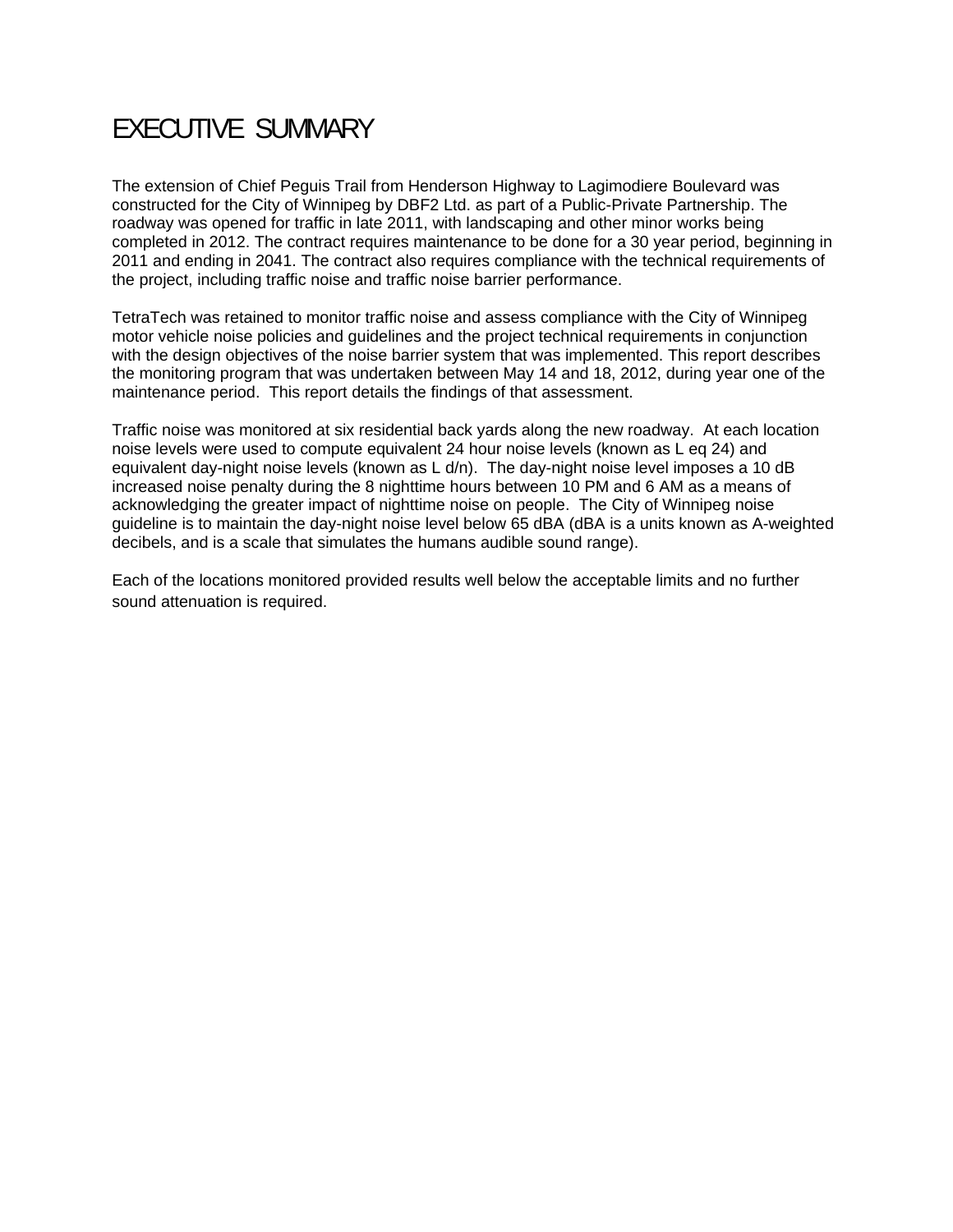# TABLEOFCONTENTS

# LISTOFTABLES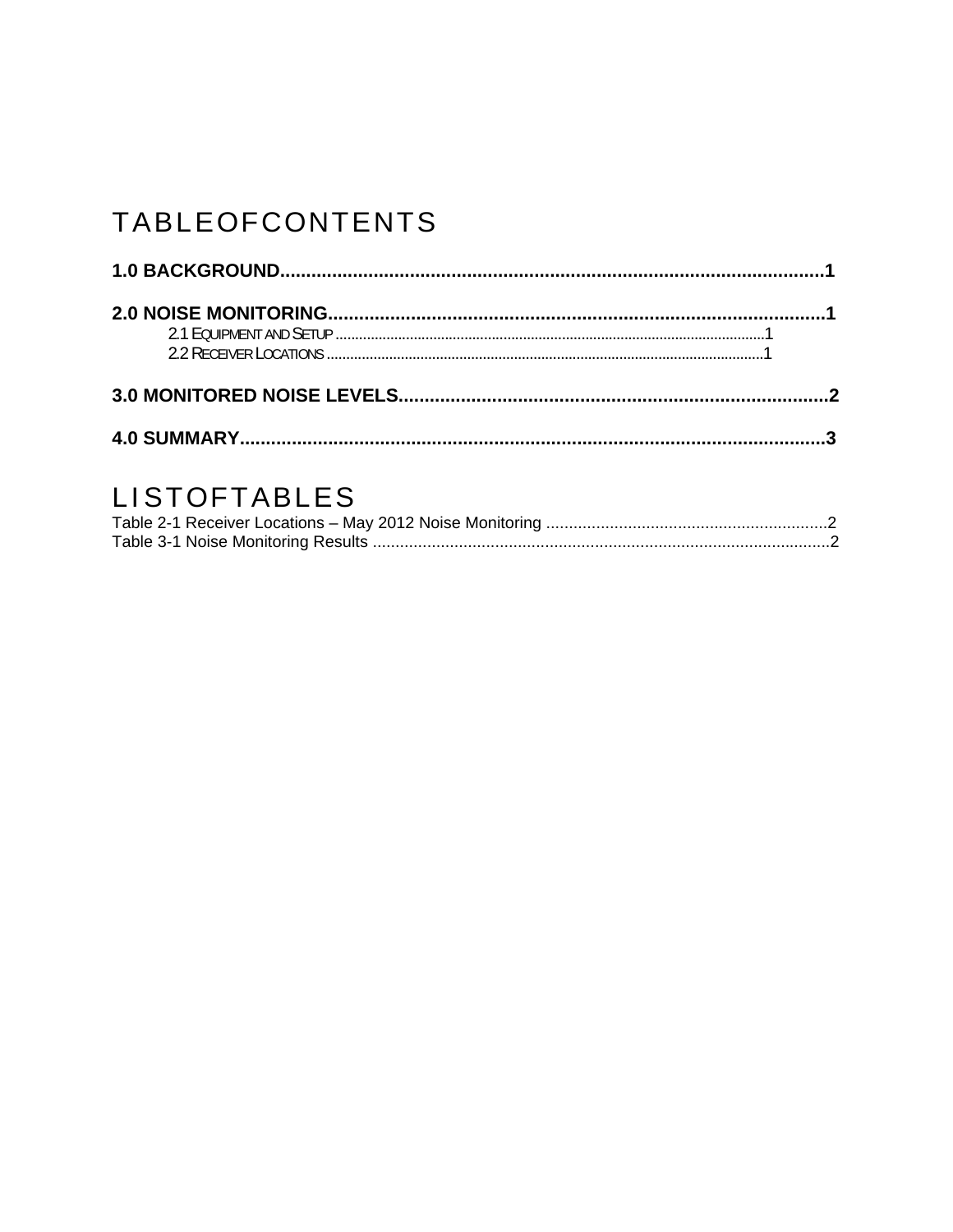# 1.0 BACKGROUND

Traffic noise mitigation works were designed to comply with the City of Winnipeg motor vehicle noise policies and guidelines and the specific project technical requirements for the Chief Peguis Trail Extension project. The City of Winnipeg traffic noise guideline for regional transportation facilities is a design day-night noise level (L d/n) of 65 dBA, for the 'design year' future traffic volume. The guideline only applies to the outdoor recreation area (i.e. back yard) of residential properties, calculated at a receiver located 1.2m above the ground level nearest the regional transportation facility, and only to lands within 100 m of a regional transportation facility. All testing procedures are performed to comply with the City of Winnipeg by-law and the project technical requirements.

#### 2.0 NOISE MONITORING

#### 2 .1 EQU IPMENT AND SETUP

Two Brüel & Kjær model 2250D Sound level meters and associated equipment for outdoor noise monitoring were rented from XScala Sound and Vibration in Calgary. Each meter setup included an outdoor microphone with windscreen, bird spike, tripod, waterproof case to house the meter and external battery, and extension cable between the case and microphone. A Brüel & Kjær model Model 4231 Calibrator was included and used to calibrate each meter at the beginning of each setup.

The waterproof case housing the meter was chained and padlocked to a tree, fencepost or other fixed object at each monitored location to deter theft. The equipment was also insured against damage and theft.

Each meter was configured to record time averaged sound levels every minute for a 24 hour period, using an A-weighted scale that closely matches the range of sound frequencies audible to humans. The days of the week selected for monitoring were Tuesday, Wednesday and Thursday, since these typically represent the average weekday traffic. It was also desirable to conduct the monitoring before the end of the School Year due to the change in traffic patterns due to summer vacations.

A notebook computer was used to download the sound data. Proprietary software from Brüel & Kjær (BZ-5503 Measurement Partner Suite) was used to download the memory cards, view and graph the data, listen to the recorded sounds (stored as 10 minute .WAV files) and export the data to a .CSV file or Excel spreadsheet for further processing.

A topographic survey of the receiver locations was completed following the noise monitoring to obtain detailed location and elevation data. The survey included ground elevations and locations of the house, noise barrier, significant terrain features and roadway (if possible). The top of wall elevation was also confirmed.

#### 2 .2 RECE IVER LOCATIONS

Candidate receiver locations were identified based on several criteria:

Distributed along the route and representative of typical to worst case conditions.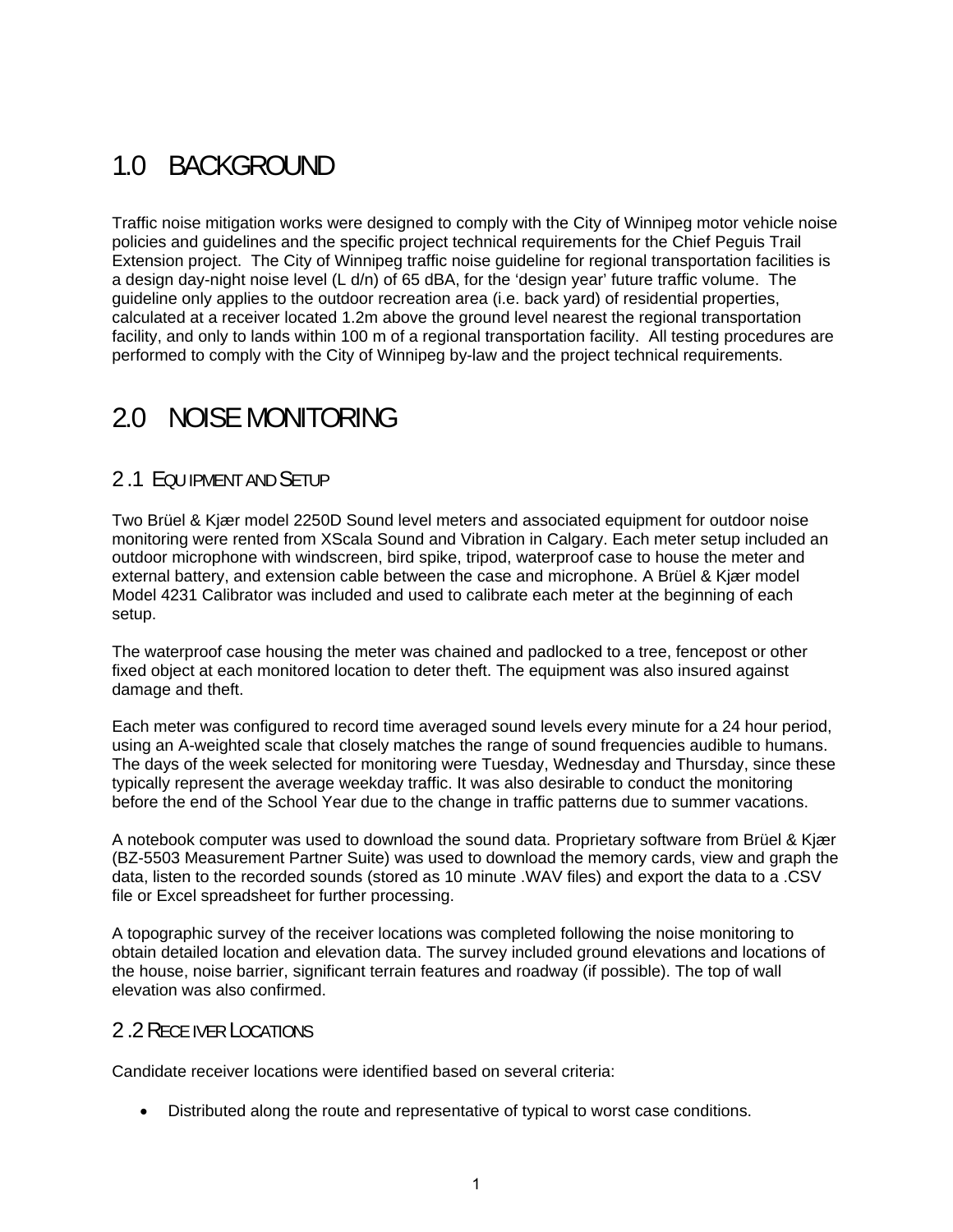Not near the adjoining side streets (Rothesay, Gateway, Lagimodiere), to simplify the traffic noise being recorded only from Chief Peguis Trail.

The six selected receiver locations are and summarized in the following table:

| ID | <b>Location</b>    | <b>Station</b> | <b>Side of CPT</b> | <b>Barrier Notes</b>                                |
|----|--------------------|----------------|--------------------|-----------------------------------------------------|
|    | Pinecrest          | $2 + 240$      | South              | <b>Has Barrier</b>                                  |
|    | Mellowmead         | $3 + 100$      | North              | <b>Has Barrier</b>                                  |
| 3  | <b>Edelweiss</b>   | $3 + 110$      | South              | <b>Has Barrier</b>                                  |
|    | Jim Smith          | $4 + 170$      | South              | <b>Has Barrier</b>                                  |
| 5  | <b>Sunny Hills</b> | $4 + 290$      | <b>North</b>       | No barrier required due to<br>distance from roadway |
| 6  | Mahonee            | $4 + 670$      | South              | No barrier installed                                |

**Table 2-1 Receiver Locations – May 2012 Noise Monitoring** 

## 3.0 MONITORED NOISE LEVELS

Noise monitoring was setup to obtain a 24 hour period for each site. Monitored data included average sound levels, the maximum instantaneous level and minimum instantaneous level for each minute of the 24 hour monitoring period.

The day night sound levels (Ld/n) were computed from the one minute average noise levels, adding a 10 dBA increased noise penalty to nighttime noises between 10 PM and 6 AM.

The resultant sound levels were as follows:

**Table 3-1 Noise Monitoring Results** 

| ID | <b>Address</b>     | Number of<br>one minute<br><b>Records</b> | <b>Monitored</b><br>$L$ d/n<br>(dBA) | <b>Guideline Limit</b><br>(Project Goal)<br>(dBA) |
|----|--------------------|-------------------------------------------|--------------------------------------|---------------------------------------------------|
|    | Pinecrest          | 1,375                                     | 59.1                                 | 65                                                |
|    | Mellowmead         | 1,406                                     | 58.3                                 | 65                                                |
|    | <b>Edelweiss</b>   | 1,423                                     | 55.9                                 | 65                                                |
|    | Jim Smith          | 1,413                                     | 55.6                                 | 65                                                |
|    | <b>Sunny Hills</b> | 1,419                                     | 58.2                                 | 65                                                |
| 6  | Mahonee            | 1,177                                     | 61.2                                 | 65                                                |

The Project Goal was to maintain noise levels at or below 62 dBA at the end of the 30 year maintenance period in year 2041. This will provide a buffer for future traffic growth and for uncertainties in traffic composition (automobiles vs. trucks) while maintaining traffic noise levels below the City's 65 dBA guideline into the future.

Noise mitigation was not warranted for residential yards on the north side of All Season's lake. The noise level in these properties is and will remain well below the guideline level and Project Goal level. Berm barriers were installed as part of the landscaping to provide some additional noise shielding, but were not required to comply with the noise guidelines in all cases. Berm construction was limited to the physical geometry of the right of way.